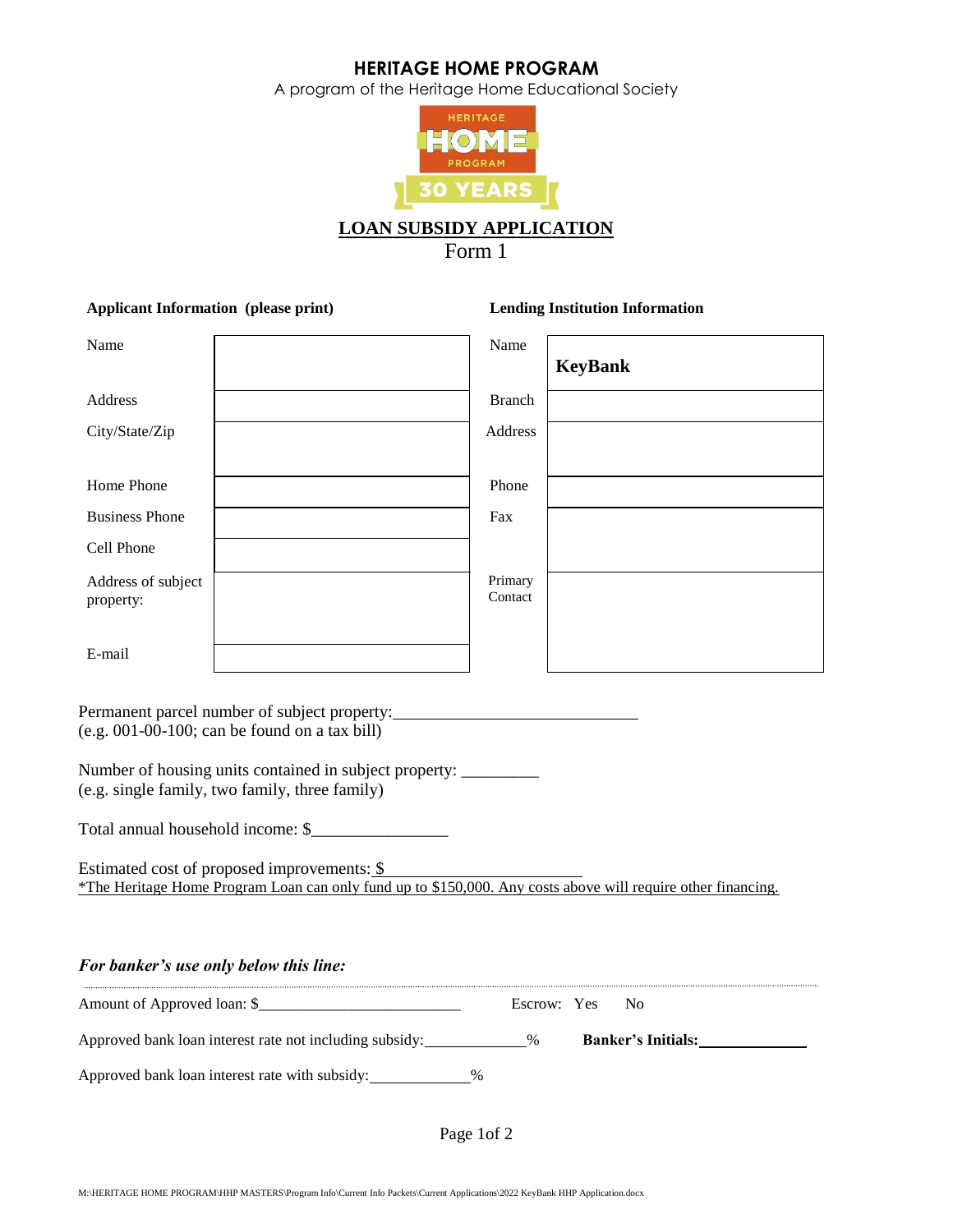A program of the Heritage Home Educational Society

# **LOAN SUBSIDY APPLICATION**

# *Form 1 continued*

| Have you received a loan subsidy in from this program in the past?<br>If yes, when? Date $\_\_\_\_\_\_\_\_\_\_\_\_\_\_\_\_\_\_\_\_\_\_\_\_\_\_\_$ | Yes | No               |
|---------------------------------------------------------------------------------------------------------------------------------------------------|-----|------------------|
| Have you reviewed and signed the "Loan Subsidy Pre-Screening<br>Checklist" (Form #2)? A copy must be attached to this application.                | Yes | $\overline{N_0}$ |
|                                                                                                                                                   |     |                  |
| $Sigma(x):$ Signature(s):                                                                                                                         |     | Date             |
| $Sigma(x):$ Signature(s): $\qquad \qquad$                                                                                                         |     | Date             |

# **Send complete application along with estimates for your project(s) to the Heritage Home Program office:**

# **Fax: 216-426-1975 Email: hhp@heritagehomeprogram.org Mail to: 3751 Prospect Avenue, Cleveland, Ohio 44115**

Page 2 of 2

*Rest of page left intentionally blank*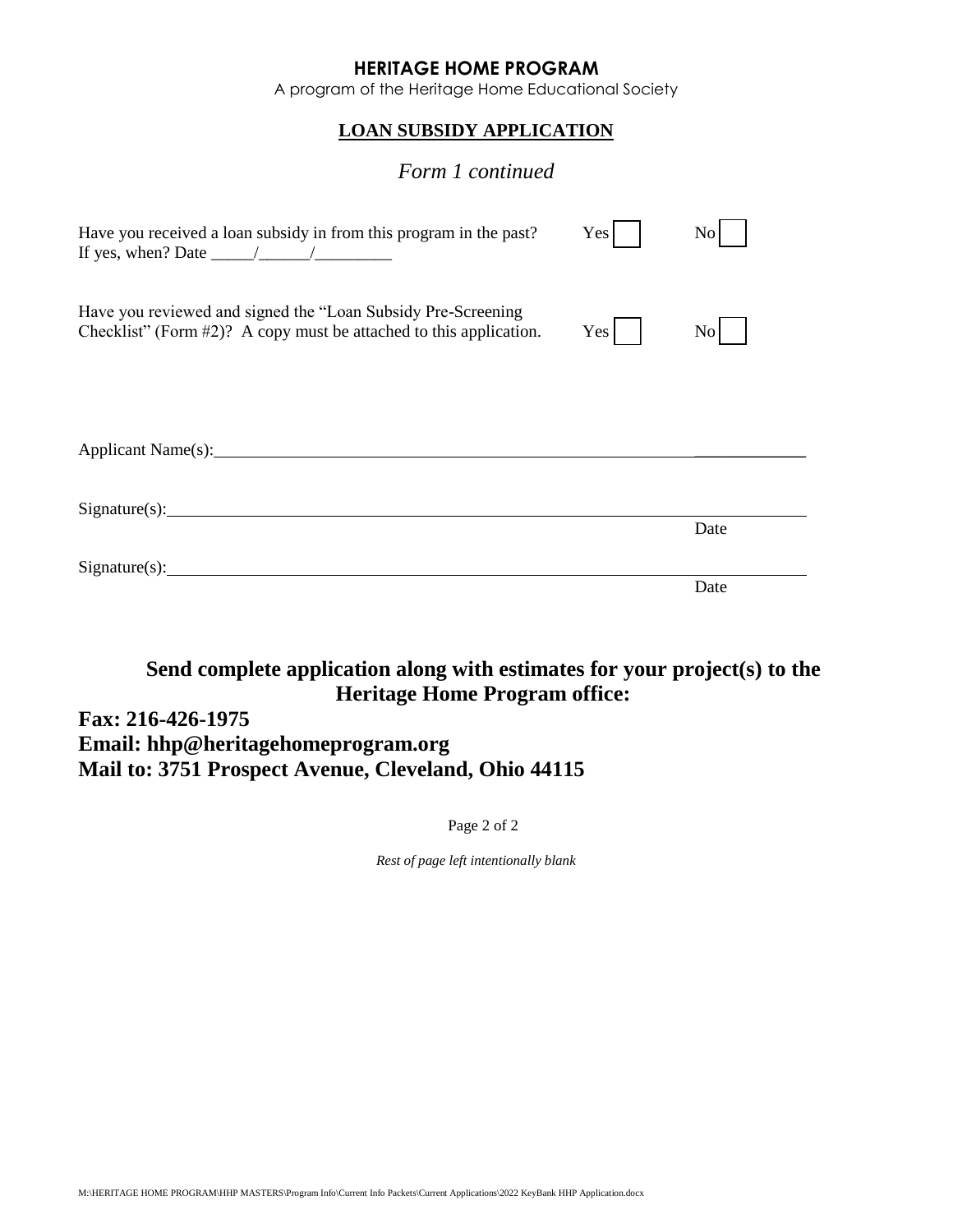A program of the Heritage Home Educational Society

#### **LOAN SUBSIDY PRE-SCREENING CHECKLIST**

# Form 2

The Linked Deposit Low-Interest Rehabilitation Loan Program is designed to benefit owners of one, two & three family dwellings within participating municipalities. Through this program, KeyBank will provide low-interest rate loans to eligible borrowers who qualify for certain housing rehabilitation loans. The program is quite flexible, however, it does have limitations. The following checklist is designed to screen-out proposed projects that are likely to be ineligible for the program. If you believe your application deserves additional consideration, please contact the Heritage Home Program office at (216) 426-3116.

|                                                                                          | Yes | N <sub>o</sub> | N/A |
|------------------------------------------------------------------------------------------|-----|----------------|-----|
| 1. Are property taxes current for the parcel in question?                                |     |                |     |
| 2. Is the requested loan less than \$4,000?                                              |     |                |     |
| 3. Do you understand that the proposed rehabilitation cannot include luxury              |     |                |     |
| items, such as swimming pools, stables, satellite dishes, hot tubs; or items such        |     |                |     |
| as fencing, vinyl windows, or vinyl siding?                                              |     |                |     |
| 4. Does the applicant meet the Ohio Housing Finance Agency (OHFA) income                 |     |                |     |
| guidelines for targeted and non-targeted areas? Meeting or not meeting the OHFA          |     |                |     |
| income guidelines does not impact your application status. Targeted/non targeted         |     |                |     |
| areas can be found by searching here: https://myohiohome.org/geodata. Contact HHP        |     |                |     |
| for more information.                                                                    |     |                |     |
| 5. Do you understand that the requested loan <b>cannot</b> be used to finance any of the |     |                |     |
| following:                                                                               |     |                |     |
| New construction (i.e. new dwelling?)                                                    |     |                |     |
| Bridge loan?                                                                             |     |                |     |
| Refinance existing loans?                                                                |     |                |     |
| 6. Do you understand the Heritage Home Program of the Cleveland Restoration              |     |                |     |
| Society will qualify your property and work with you to develop written exterior         |     |                |     |
| specifications for your rehabilitation project that must be followed?                    |     |                |     |
| 7. Do you agree that if the Heritage Home Loan does not fully cover the cost of the      |     |                |     |
| contractor bids, the difference will be deposited by the homeowner in the Cleveland      |     |                |     |
| Restoration Society escrow account before work commences?                                |     |                |     |
| 8. Do you understand that both the Heritage Home Program and your                        |     |                |     |
| municipality have the responsibility for monitoring the rehabilitation work and that     |     |                |     |
| the proper permits must be secured?                                                      |     |                |     |
| 9. Property Eligibility Questions:                                                       |     |                |     |
| Is your property over 50 years old?                                                      |     |                |     |
| Is this your primary residence?                                                          |     |                |     |
| Will this property be your primary residence once the rehabilitation is completed?       |     |                |     |
| Is the property currently inhabitable?                                                   |     |                |     |
| Is your home currently valued at more than \$550,000?                                    |     |                |     |
|                                                                                          |     |                |     |

**Representations and Promises:** Under penalty of law, the applicant(s) identified below has (have) accurately and truthfully answered the questions as listed above and on the attached application checklist, and has made application to KeyBank for the sole purpose of making property improvements under the Linked Deposit Program as provided for in the Ohio Revised Code. The individual(s) listed below promises (promise), that funds borrowed from KeyBank will be used for no other purpose than the home improvements described herein. **Furthermore, it is fully understood that any use of the borrowed funds, for any purpose other than the purposes permitted under the specifications and guidelines set forth for the program constitutes an act of fraud**. The undersigned promises to comply with all monitoring efforts required by the Heritage Home Program, the Heritage Home Educational Society and the property's municipality. Failure to do so in a timely manner may affect continued participation in the program and thereby result in the interest rate on your loan increasing by KeyBank's predetermined market rate per annum.

Applicant Name(s):\_\_\_\_\_\_\_\_\_\_\_\_\_\_\_\_\_\_\_\_\_\_\_\_\_\_\_\_\_\_\_\_\_\_\_\_\_\_\_\_\_\_\_\_\_\_\_\_\_\_\_\_\_\_\_\_\_\_ Date: \_\_\_\_\_\_\_\_\_\_\_\_\_\_\_\_\_\_\_\_

 $Signature(s):$ 

Page 1 of 1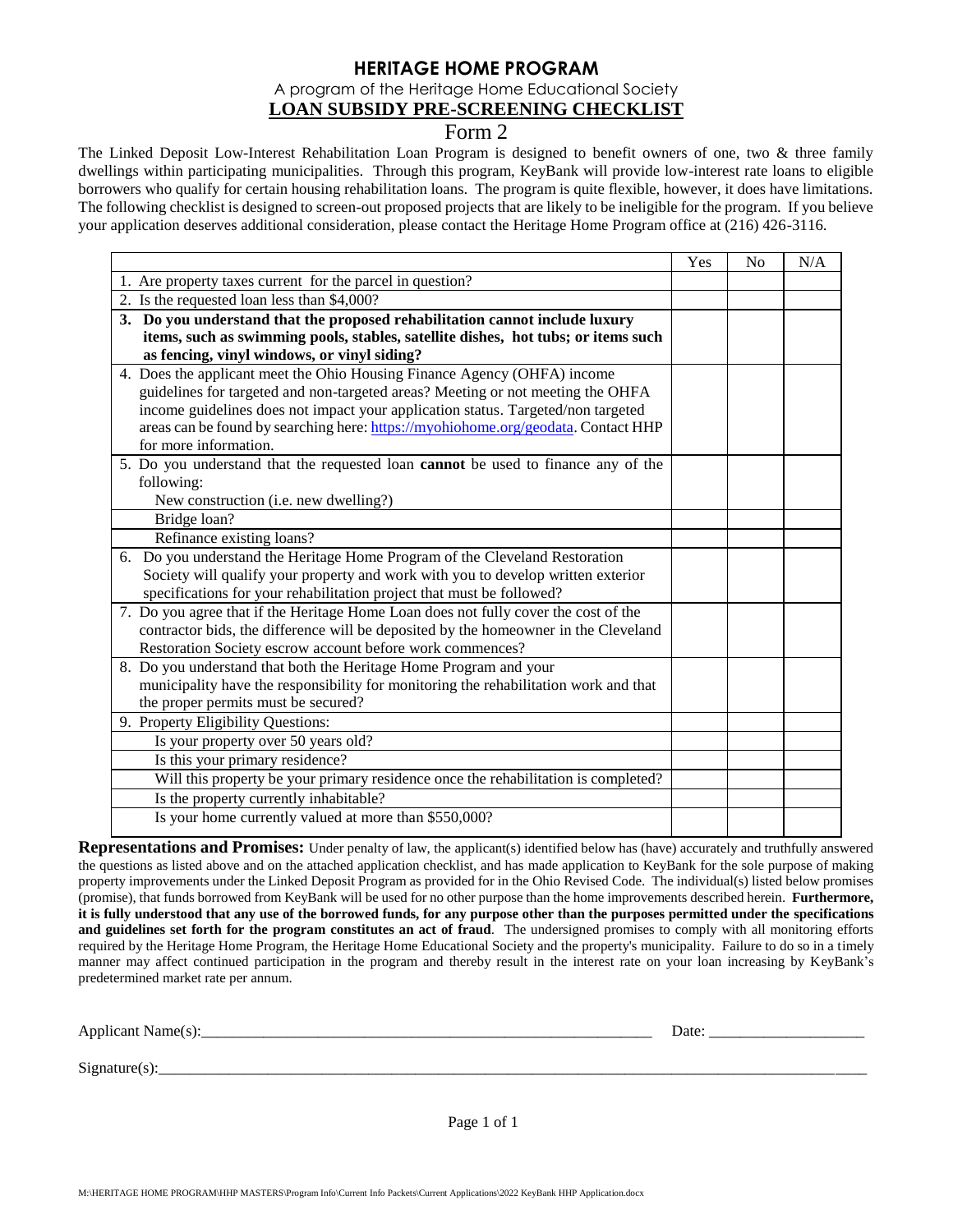A program of the Heritage Home Educational Society

**DETAILED DESCRIPTION OF PLANNED REHABILITATION** 

Form 3

**Name of Borrower (please print):** 

**Project Address (please print):** 

**Please list the proposed work you are planning for your property. You will also need to provide estimates from the contractors you have bid this work with. Only once the estimates are received will you be considred fully applied. Note any areas of the rehabilitation that will correct any outstanding building/housing code violations, as they must be satisfied prior to remaining improvements:** 

**\_\_\_\_\_\_\_\_\_\_\_\_\_\_\_\_\_\_\_\_\_\_\_\_\_\_\_\_\_\_\_\_\_\_\_\_\_\_\_\_\_\_\_\_\_\_\_\_\_\_\_\_\_\_\_\_\_\_\_\_\_\_\_\_\_\_\_\_\_\_\_\_\_\_\_\_\_\_\_\_\_\_\_\_\_\_\_\_\_\_\_** 

**How long will it take to complete the proposed rehabilitation?** 

**Exterior:**

**Interior:**

**Are there plans for landscaping, driveway or addition in the project scope? Please describe if different from above:**  \_\_\_\_\_\_\_\_\_\_\_\_\_\_\_\_\_\_\_\_\_\_\_\_\_\_\_\_\_\_\_\_\_\_\_\_\_\_\_\_\_\_\_\_\_\_\_\_\_\_\_\_\_\_\_\_\_\_\_\_\_\_\_\_\_\_\_\_\_\_\_\_\_\_\_\_\_\_\_\_\_\_\_\_\_\_\_\_\_\_\_\_

 $Page 1 of 1$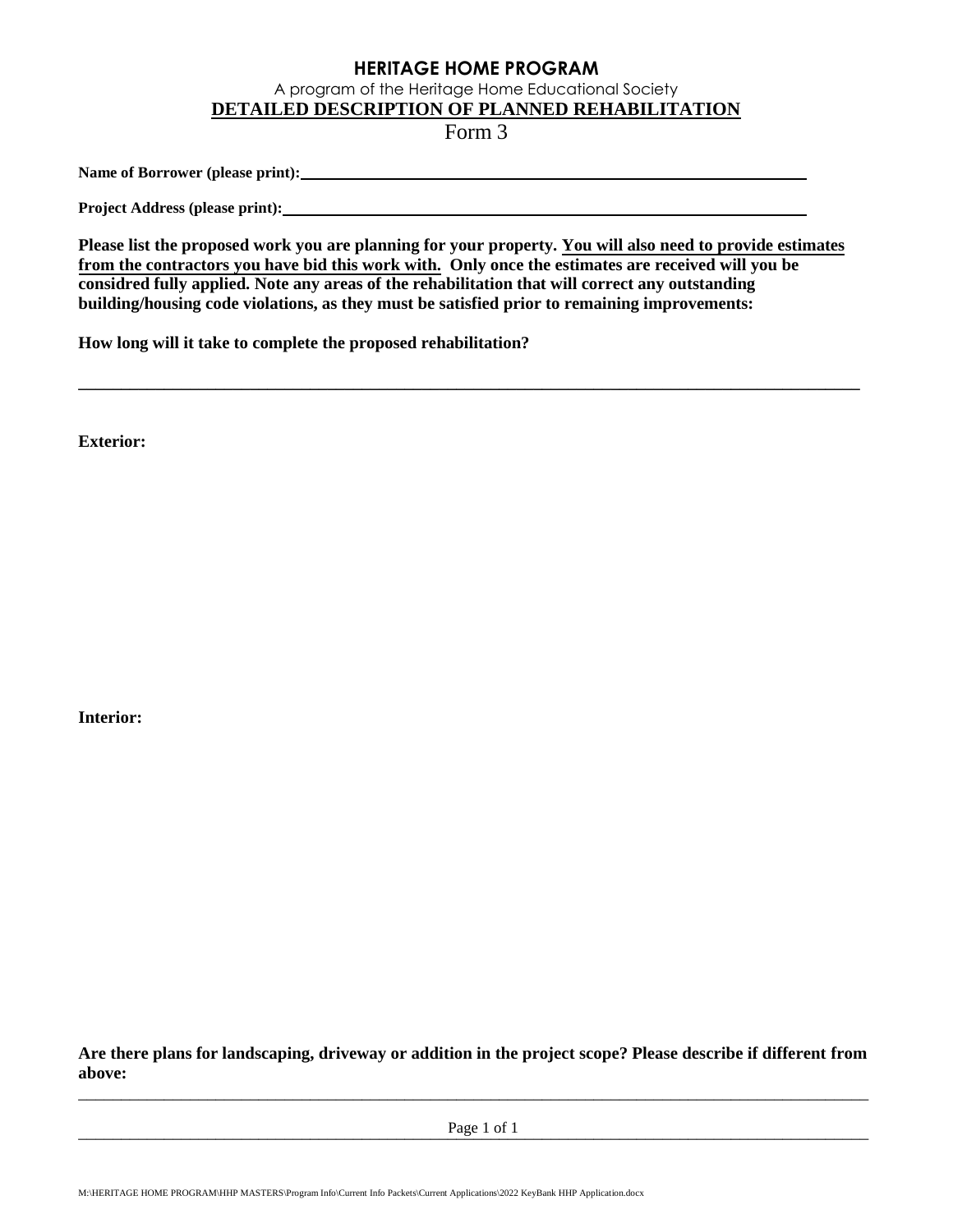A program of the Heritage Home Educational Society

#### **TERMS AND CONDITIONS**

Form 4

Dear Prospective Borrower:

After you have signed the papers for your loan, your city and the Heritage Home Program have the responsibility to monitor the work on your home. You, as part of the Heritage Home Program, are required to do the following:

#### **FOR ALL WORK REQUIRING PERMITS**

Some of the items listed on Form #3, the Detailed Description of Planned Rehabilitation, may require a permit. The type work that requires a permit can differ from city to city.

It is the borrower's responsibility to check with your municipality to verify what work requires permits. **As the borrower, you will be responsible for providing a copy of all required permits to the Heritage Home Program prior to final project inspection and certification**.

Contact the building department, if you are doing the work, or have your contractor contact the building department within one month of your loan's closing date to secure the proper permits and to determine if any zoning, building code or other approvals are required. You have eighteen months from the time your loan is signed to complete the work. **Please check with your municipality to verify what work requires a permit.** 

Failure to provide copies of required permits to the Heritage Home Program may jeopardize the interest rate on your loan.

#### **FOR NON-PERMIT WORK**

The Heritage Home Program is responsible for monitoring all non-permit work funded through a Heritage Home Program Loan and certifying that all completed exterior work meets preservation standards as described in the Secretary of the Interior's *Standards for Rehabilitation.*

#### **ALL WORK, PERMIT AND NON-PERMIT**

Homeowners may be required to complete and submit project updates to the Heritage Home Program to track the progress of your rehabilitation project. At the completion of the project, homeowners must submit a Project Completion Form (Form 5) with all appropriate signatures to the Heritage Home Program. The Heritage Home Program will then inspect the completed work to check for compliance to the original project scope and/or adherence to the *Standards* for exterior work*.* Work not in compliance must be corrected and brought into compliance. If any Report Forms are not returned to the Heritage Home Program (HHP) by the dates indicated, if the Project Completion Form is not signed by all parties and returned to the HHP, or completed work is not certified by the HHP as meeting the original project scope and/or the *Standards* for exterior work, your loan subsidy (the reduction of the bank's normal interest rate) is subject to removal**. It is your responsibility to ensure the HHP is kept up-to-date on the status of your work.** The municipality, County, and the HHP reserve the right to request receipts to verify the cost of improvements.

#### **THE CONTRACTOR**

For your protection, your contractor should be licensed, registered and/or bonded by your municipality. Your city may provide a list of currently registered contractors, or simply have your contractor register with the municipality. The agreement with your contractor is a private one and not the responsibility of KeyBank, the County, your municipality or the Heritage Home Program.<sup>1</sup>

#### **ADDITIONAL TERMS AND CONDITIONS OF THE HERITAGE HOME PROGRAM**:

- During the eighteen (18) month term that a homeowner is under contract with the Heritage Home Program, no changes or alterations are allowed to be made to any significant architectural features of the subject property without review and approval by Heritage Home Program Staff.
- **Installation of vinyl replacement windows or vinyl siding are specifically prohibited during the entire eighteen month construction term of the loan.** If these changes are made, the low-interest subsidy will be terminated. This will be enforced whether these changes are made with loan proceeds or any other type of funding.

Page 1 of 2

<sup>&</sup>lt;sup>1</sup> \*The Better Business Bureau, [\(www.BBB.org\)](http://www.bbb.org)/) 216-241-7678, Federal Trade Commission, [\(www.consumer.gov\)](http://www.consumer.gov)/) 202-FTC-Help, and the State Attorney General's office, 1-800-282-0515 all have information on contractor selection and home improvement tips. We encourage you to obtain their free information.